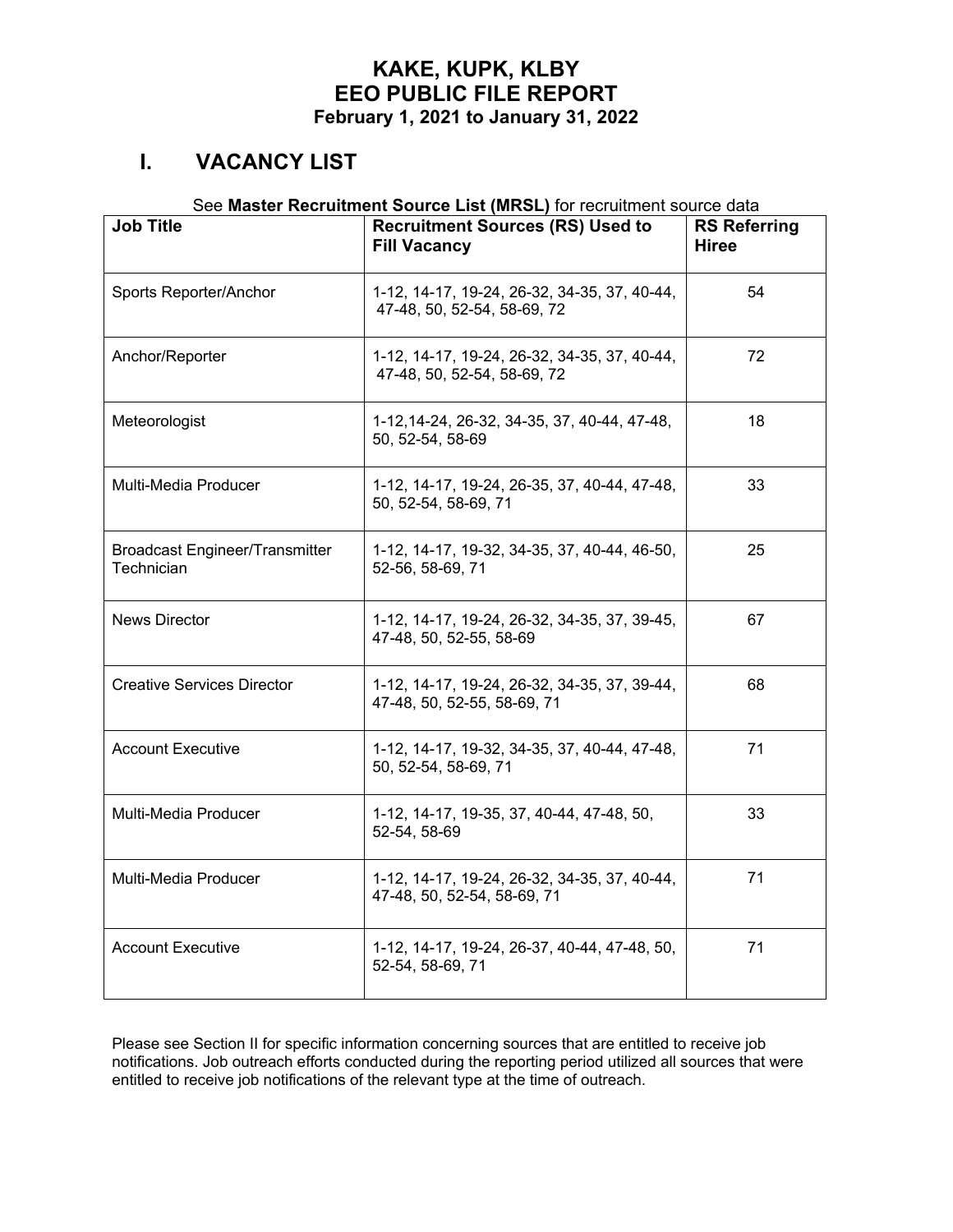# **I. VACANCY LIST (Continued)**

#### See **Master Recruitment Source List (MRSL)** for recruitment source data

| <b>Job Title</b>            | <b>Recruitment Sources (RS) Used to</b><br><b>Fill Vacancy</b>                 | <b>RS Referring</b><br><b>Hiree</b> |
|-----------------------------|--------------------------------------------------------------------------------|-------------------------------------|
| Anchor/Reporter             | 1-12, 14-17, 19-24, 26-32, 34-35, 37, 40-44,<br>47-48, 50, 52-54, 58-69, 71-72 | 72                                  |
| Multi-Media Journalist      | 1-12, 14-17, 19-24, 26-32, 34-35, 37, 40-44,<br>47-48, 50, 52-55, 58-69, 71    | 71                                  |
| Producer                    | 1-12, 14-17, 19-35, 37, 40-44, 47-48, 50,<br>52-54, 58-69, 71                  | 71                                  |
| Multi-Media Journalist      | 1-12, 14-17, 19-24, 26-32, 34-35, 37, 40-44,<br>47-48, 50, 52-55, 58-69, 71    | 71                                  |
| <b>Promotion Producer</b>   | 1-12, 14-17, 19-32, 34-35, 37, 40-44, 47-48,<br>50, 52-54, 58-69, 71           | 71                                  |
| Web & Social Media Producer | 1-12, 14-17, 19-32, 34-35, 37, 40-44, 47-48,<br>50, 52-54, 58-69               | 25                                  |
| Producer                    | 1-12, 14-17, 19-24, 26-35, 37, 40-44, 47-48,<br>50, 52-54, 58-69, 71           | 33                                  |
| <b>Executive Producer</b>   | 1-12, 14-17, 19-24, 26-35, 37, 40-44, 47-48,<br>50, 52-54, 58-69               | 68                                  |
| Multi-Media Journalist      | 1-12, 14-17, 19-24, 26-32, 34-35, 37, 40-44,<br>47-48, 50, 52-54, 58-69, 71    | 71                                  |
| Photojournalist             | 1-12, 14-17, 19-24, 26-32, 34-35, 37, 40-44,<br>47-48, 50, 52-54, 58-69, 71    | 71                                  |
| Producer                    | 1-12, 14-17, 19-24, 26-32, 34-35, 37, 40-44,<br>47-48, 50, 52-54, 58-69        | 69                                  |

Please see Section II for specific information concerning sources that are entitled to receive job notifications. Job outreach efforts conducted during the reporting period utilized all sources that were entitled to receive job notifications of the relevant type at the time of outreach.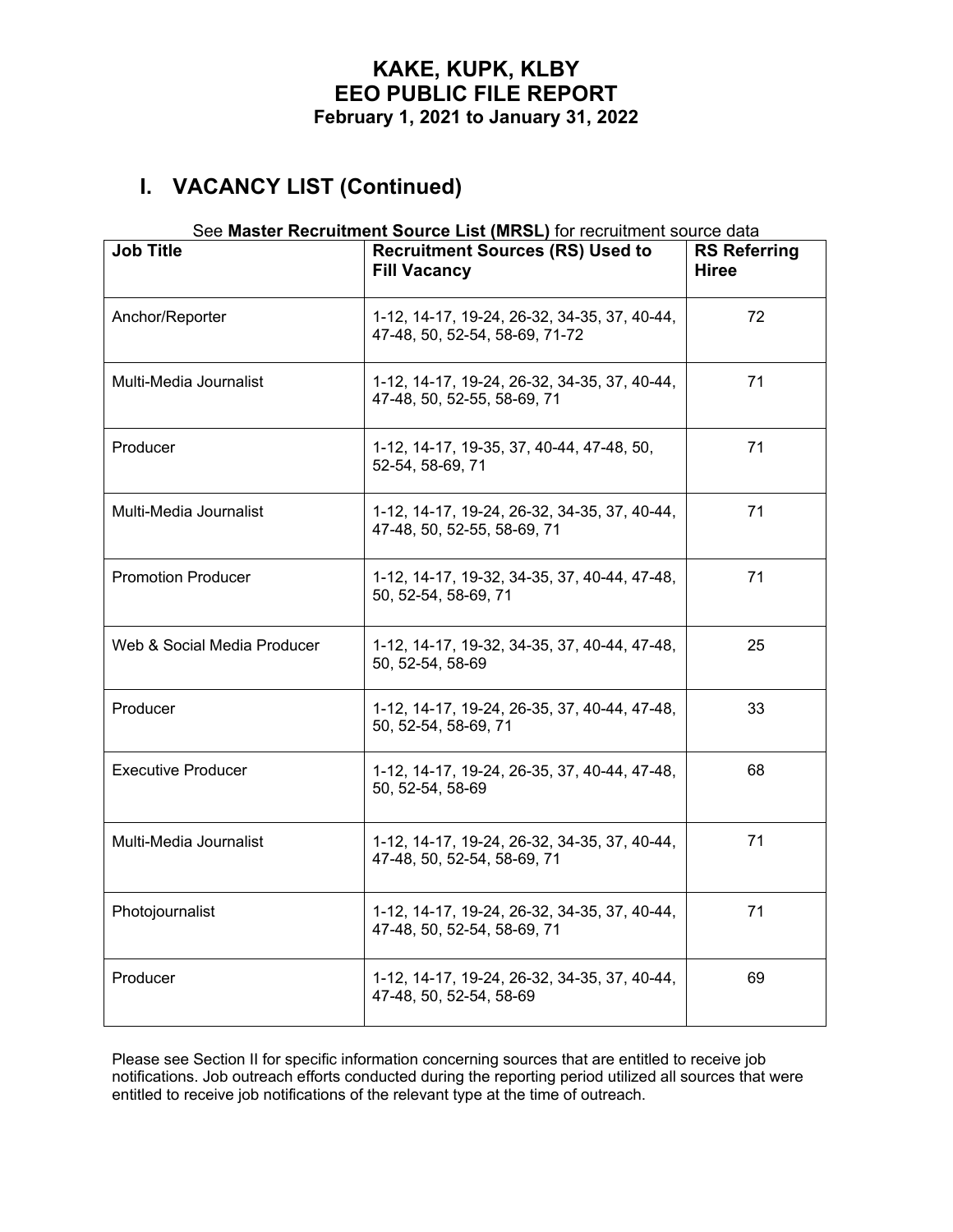# **II. MASTER RECRUITMENT SOURCE LIST (MRSL)**

| <b>RS</b>      | <b>RS</b> Information                                              | <b>Source Entitled to</b>                   | No. of Interviewees                              |
|----------------|--------------------------------------------------------------------|---------------------------------------------|--------------------------------------------------|
| <b>Number</b>  |                                                                    | Vacancy<br><b>Notification?</b><br>(Yes/No) | <b>Referred by RS</b><br>over 12 month<br>period |
| 1              | <b>Baker University</b>                                            | <b>No</b>                                   | $\overline{0}$                                   |
|                | Gary Handy                                                         |                                             |                                                  |
|                | 618 Eighth St.                                                     |                                             |                                                  |
|                | Baldwin City, KS 66006<br>785-594-6451                             |                                             |                                                  |
|                | Handshake - https://joinhandshake.com                              |                                             |                                                  |
| $\overline{2}$ | <b>Barton County Community College</b>                             | No                                          | 0                                                |
|                | Judy Jacobs                                                        |                                             |                                                  |
|                | 245 NE 30th Road                                                   |                                             |                                                  |
|                | Great Bend, KS 67530<br>620-792-9349                               |                                             |                                                  |
|                | careercenter@bartonccc.edu                                         |                                             |                                                  |
| 3              | <b>Bethel College</b>                                              | <b>No</b>                                   | $\mathbf 0$                                      |
|                | <b>Marla Krell</b>                                                 |                                             |                                                  |
|                | 300 East 27th Street                                               |                                             |                                                  |
|                | North Newton, KS 67117<br>316-284-5326                             |                                             |                                                  |
|                | Handshake - https://joinhandshake.com                              |                                             |                                                  |
| 4              | <b>Breakthrough Club</b>                                           | Yes                                         | 0                                                |
|                | <b>Katie Gibbons</b>                                               |                                             |                                                  |
|                | P O Box 47563                                                      |                                             |                                                  |
|                | Wichita, KS 67201-7563<br>316-269-2402                             |                                             |                                                  |
|                | katie.gibbons@btcwichita.com                                       |                                             |                                                  |
| 5              | <b>Broadcast Center</b>                                            | <b>No</b>                                   | 0                                                |
|                | John Carroll                                                       |                                             |                                                  |
|                | 2360 Hampton Ave.<br>St. Louis, MO, 94710                          |                                             |                                                  |
|                | 314-647-8181                                                       |                                             |                                                  |
|                | placement@broadcastcenterinfo.com                                  |                                             |                                                  |
| 6              | <b>Butler County Community College</b>                             | No                                          | 0                                                |
|                | Aletra Chaney-Profit                                               |                                             |                                                  |
|                | 901 S. Haverhill Road<br>El Dorado, KS 67042                       |                                             |                                                  |
|                | 316-322-3294                                                       |                                             |                                                  |
|                | achaneyprofit@butlercc.edu                                         |                                             |                                                  |
| $\overline{7}$ | <b>Central Community College</b>                                   | No                                          | $\mathbf 0$                                      |
|                | Elizabeth Kavan<br>P O Box 1024                                    |                                             |                                                  |
|                | Hastings, NE 68902-1024                                            |                                             |                                                  |
|                | 402-461-2580                                                       |                                             |                                                  |
|                | elizabethkavan@cccneb.edu                                          |                                             |                                                  |
| 8              | City of Wichita                                                    | Yes                                         | $\mathbf 0$                                      |
|                | Susan K. Leiker                                                    |                                             |                                                  |
|                | City Hall, 455 N. Main, 2 <sup>nd</sup> Floor<br>Wichita, KS 67202 |                                             |                                                  |
|                | 316-268-4531                                                       |                                             |                                                  |
|                | sleiker@wichita.gov                                                |                                             |                                                  |
|                |                                                                    |                                             |                                                  |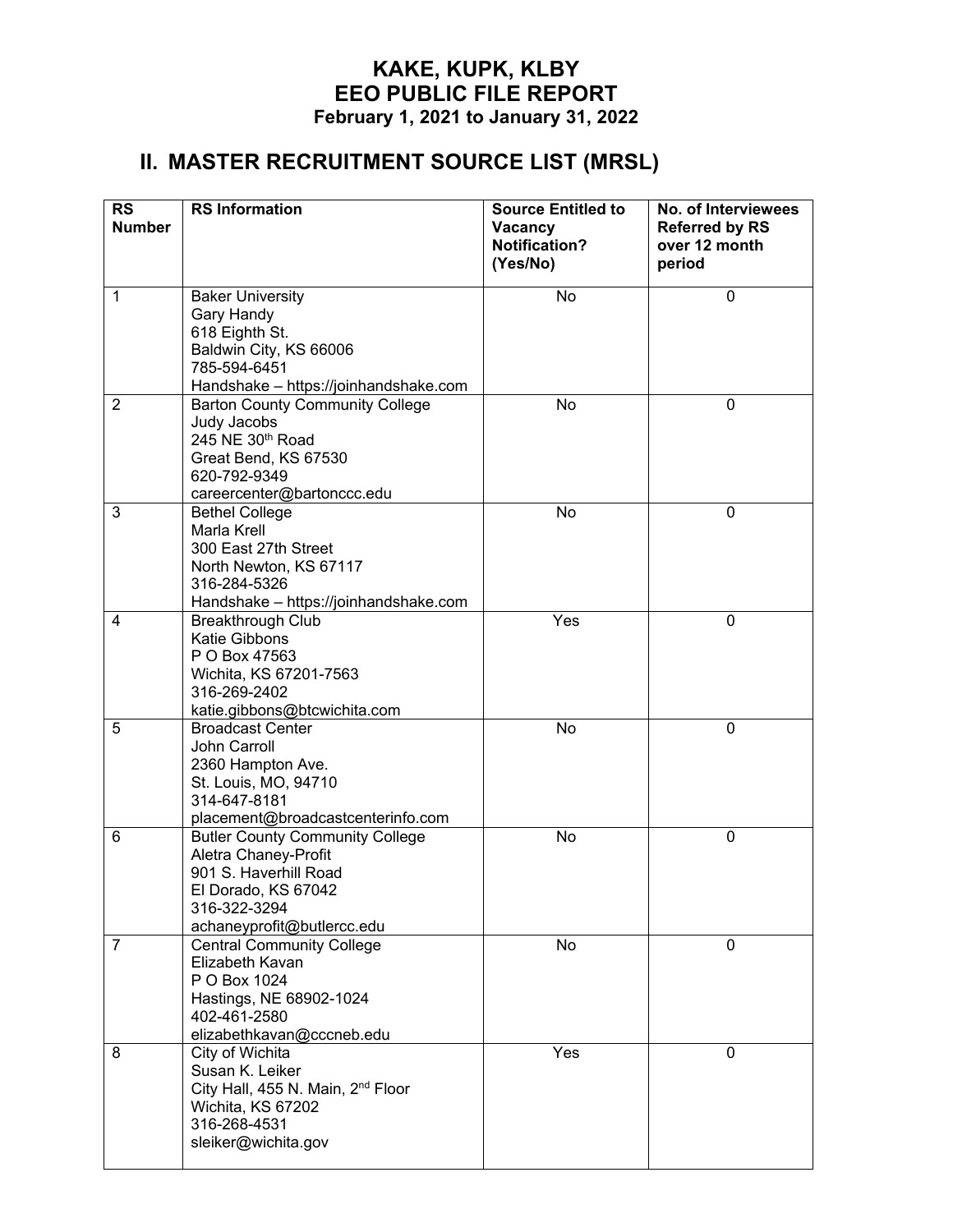| <b>RS</b>     | <b>RS</b> Information                          | <b>Source Entitled</b> | No. of Interviewees   |
|---------------|------------------------------------------------|------------------------|-----------------------|
| <b>Number</b> |                                                | to Vacancy             | <b>Referred by RS</b> |
|               |                                                | <b>Notification?</b>   | over 12-month         |
|               |                                                | (Yes/No)               | period                |
| 9             | <b>Cloud County Community College</b>          | <b>No</b>              | $\mathbf 0$           |
|               | <b>Brenda Hanson</b>                           |                        |                       |
|               | 2221 Campus Drive                              |                        |                       |
|               | Concordia, KS 66901-1002                       |                        |                       |
|               | 785-243-1435                                   |                        |                       |
|               | bhanson@cloud.edu                              |                        |                       |
| 10            | <b>Coffeyville Community College</b>           | No                     | 0                     |
|               | Kelli Bauer                                    |                        |                       |
|               | 400 W. 11 <sup>th</sup> Street                 |                        |                       |
|               | Coffeyville, KS 67337                          |                        |                       |
|               | 620-251-7700                                   |                        |                       |
|               | kellib@coffeyville.edu                         |                        |                       |
| 11            | <b>Colorado State University</b>               | No                     | $\mathbf 0$           |
|               | Katie Lloyd<br>1101 Center Ave. Mall           |                        |                       |
|               | Fort Collins, CO 80523-8033                    |                        |                       |
|               | 970-491-5707                                   |                        |                       |
|               | Handshake - https://joinhandshake.com          |                        |                       |
| 12            | <b>Colby Community College</b>                 | No                     | $\mathbf 0$           |
|               | Patty Mead                                     |                        |                       |
|               | 1255 S. Range                                  |                        |                       |
|               | Colby, KS 67701                                |                        |                       |
|               | 785-462-3984                                   |                        |                       |
|               | patty.mead@colbycc.edu                         |                        |                       |
| 13            | <b>Collective Talent</b>                       | No                     | $\mathbf 0$           |
|               | <b>Michael Bille</b>                           |                        |                       |
|               | 1721 Richardson Place                          |                        |                       |
|               | Tampa FL 33606                                 | (Must Pay for Ad)      |                       |
|               | bille@michaelsmedia.com                        |                        |                       |
| 14            | Columbia College                               | No                     | $\mathbf 0$           |
|               | Dave Mason                                     |                        |                       |
|               | 600 S. Michigan Ave.                           |                        |                       |
|               | Chicago, IL 60605                              |                        |                       |
|               | 312-369-8612                                   |                        |                       |
|               | dmason@colum.edu                               |                        |                       |
| 15            | Dept for Children & Families<br>Lolitta Tucker | Yes                    | 0                     |
|               | P O Box 1620                                   |                        |                       |
|               | Wichita, KS 67201-1620                         |                        |                       |
|               | 316-337-6428                                   |                        |                       |
|               | lolitta.tucker@dcf.ks.gov                      |                        |                       |
| 16            | Dodge City Community College                   | No                     | 0                     |
|               | Alisha Ontiberos                               |                        |                       |
|               | 3004 N. 14th Street                            |                        |                       |
|               | Dodge City, KS 67801                           |                        |                       |
|               | 620-227-9244                                   |                        |                       |
|               | aontiberos@dc3.edu                             |                        |                       |
| 17            | <b>Emporia State University</b>                | No                     | $\mathbf 0$           |
|               | June Coleman-Hull                              |                        |                       |
|               | 1200 Commercial Street                         |                        |                       |
|               | Emporia Kansas 66801                           |                        |                       |
|               | 620-341-5407                                   |                        |                       |
|               | Handshake - https://joinhandshake.com          |                        |                       |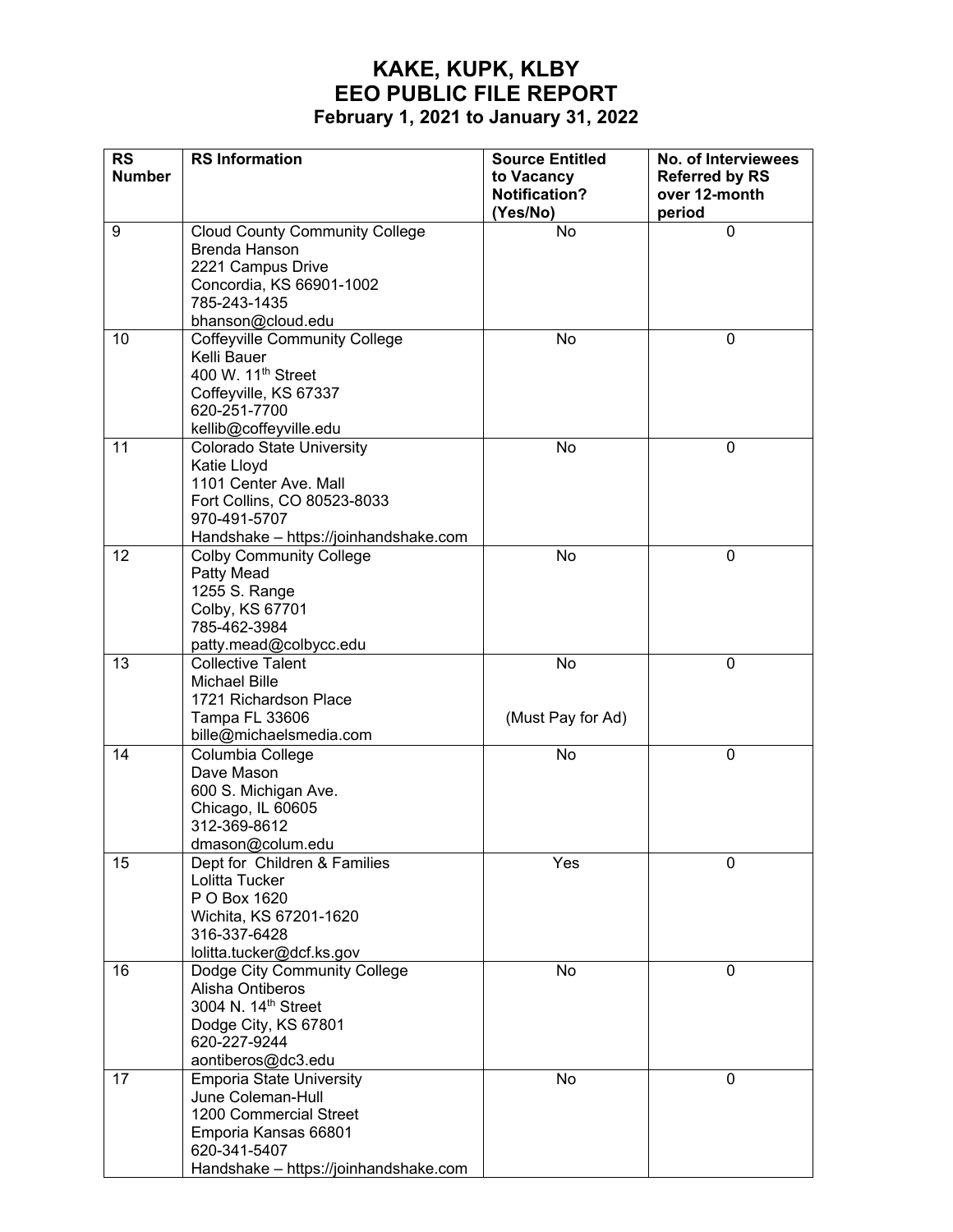| <b>RS</b>     | <b>RS Information</b>                                                                                                                                         | <b>Source Entitled</b>                         | No. of Interviewees                              |
|---------------|---------------------------------------------------------------------------------------------------------------------------------------------------------------|------------------------------------------------|--------------------------------------------------|
| <b>Number</b> |                                                                                                                                                               | to Vacancy<br><b>Notification?</b><br>(Yes/No) | <b>Referred by RS</b><br>over 12-month<br>period |
| 18            | Facebook Website<br>www.facebook.com                                                                                                                          | No                                             | 4                                                |
| 19            | Fort Hays State University<br>Daniel B. Rice<br>600 Park Street<br>Hays, KS 67601-4099<br>785-628-4260<br>Handshake - https://joinhandshake.com               | No                                             | $\mathbf 0$                                      |
| 20            | Fort Riley ACAP Center<br>Sharone Washington<br>212 Custer Ave., Room 101<br>Fort Riley, KS 66442<br>785-239-2068<br>Sharone.m.washington.ctr@mail.mil        | Yes                                            | $\mathbf 0$                                      |
| 21            | <b>Friends University</b><br>Shera Jones<br>2100 W. University Street<br>Wichita, KS 67213<br>316-295-5822<br>Handshake - https://joinhandshake.com           | No                                             | 0                                                |
| 22            | <b>Garden City Community College</b><br>Ryan Ruda<br>801 Campus Drive<br>Garden City, KS 67846<br>620-276-9640<br>ryan.ruda@gcccks.edu                        | <b>No</b>                                      | $\mathbf 0$                                      |
| 23            | <b>Hastings College</b><br>Kimberly Graviette<br>710 N. Turner Avenue<br>Hastings, NE 68901<br>402-461-7387<br>Handshake - https://joinhandshake.com          | Yes                                            | $\mathbf 0$                                      |
| 24            | <b>Hutchinson Community College</b><br>Marcia Fletcher<br>1300 North Plum<br>Hutchinson, KS 67501<br>620-665-3495<br>https://www.collegecentral.com/hutchcc/  | No                                             | 0                                                |
| 25            | Indeed.com<br>6433 Champion Grandview Way<br>Austin, TX 78750<br>800-475-4361<br>www.indeed.com                                                               | No                                             | 6                                                |
| 26            | Johnson County Community College<br><b>Career Development</b><br>12345 College Blvd.<br>Overland Park, KS 66210<br>913-469-8500<br>careerdevelopment@jccc.edu | No                                             | 0                                                |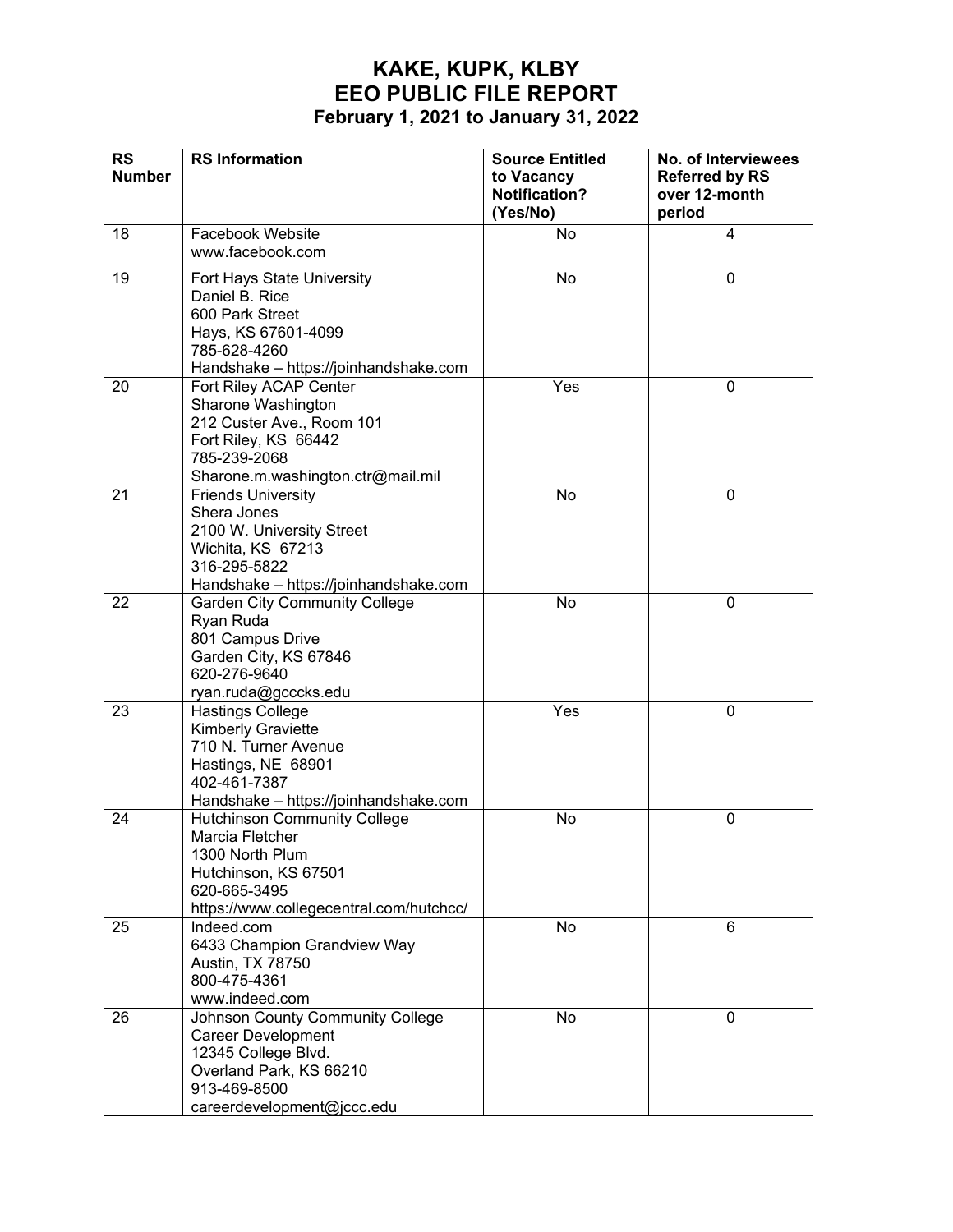| <b>RS</b><br><b>Number</b> | <b>RS</b> Information                                                                                                                       | <b>Source Entitled</b><br>to Vacancy<br><b>Notification?</b><br>(Yes/No) | No. of Interviewees<br><b>Referred by RS</b><br>over 12-month<br>period |
|----------------------------|---------------------------------------------------------------------------------------------------------------------------------------------|--------------------------------------------------------------------------|-------------------------------------------------------------------------|
| 27                         | Kansas Association of Broadcasters<br>Allison Mazzei<br>1916 SW Sieben Court<br>Topeka, KS 66611-1656<br>785-235-1307<br>www.kab.net        | Yes                                                                      | 3                                                                       |
| 28                         | Kansas City Kansas Comm. College<br>Ana Lima<br>7250 State Avenue<br>Kansas City, KS 66112<br>913-334-1100<br>alima@kckcc.edu               | No                                                                       | $\mathbf 0$                                                             |
| 29                         | Kansas State University<br>Debbie Owens<br>100 Holtz Hall<br>Manhattan, KS 66506<br>785-532-6506<br>Handshake - https://joinhandshake.com   | No                                                                       | 1                                                                       |
| 30                         | Kansas University<br><b>Steve Rottinghaus</b><br>1435 Jayhawk Blvd, Room 210<br>Lawrence, KS 66045<br>785-864-4755<br>kucareer@ku.edu       | No                                                                       | $\mathbf 0$                                                             |
| 31                         | Kansas Works<br>Jill Zimmerman<br>203 N. 10th<br>Salina, KS 67401<br>785-827-0385<br>jzimmerman@ks.gov                                      | Yes                                                                      | 1                                                                       |
| 32                         | <b>KETCH Employment Services</b><br>Lisa Webb<br>1006 E. Waterman<br>Wichita, KS 67211<br>316-383-8845<br>lwebb@ketch.org                   | Yes                                                                      | $\mathbf 0$                                                             |
| 33                         | Linked In Website<br>www.linkedin.com                                                                                                       | No                                                                       | 8                                                                       |
| 34                         | McPherson College<br>Kevin Mokhtarian<br>1600 E. Euclid St.<br>McPherson, KS 67460<br>800-365-7402<br>Handshake - https://joinhandshake.com | No                                                                       | $\mathbf 0$                                                             |
| 35                         | Media Line<br><b>Rich Everitt</b><br>1209 Wood Valley Rd.<br>Augusta, GA 30909<br>706-364-7564<br>rich@medialine.com                        | No                                                                       | 0                                                                       |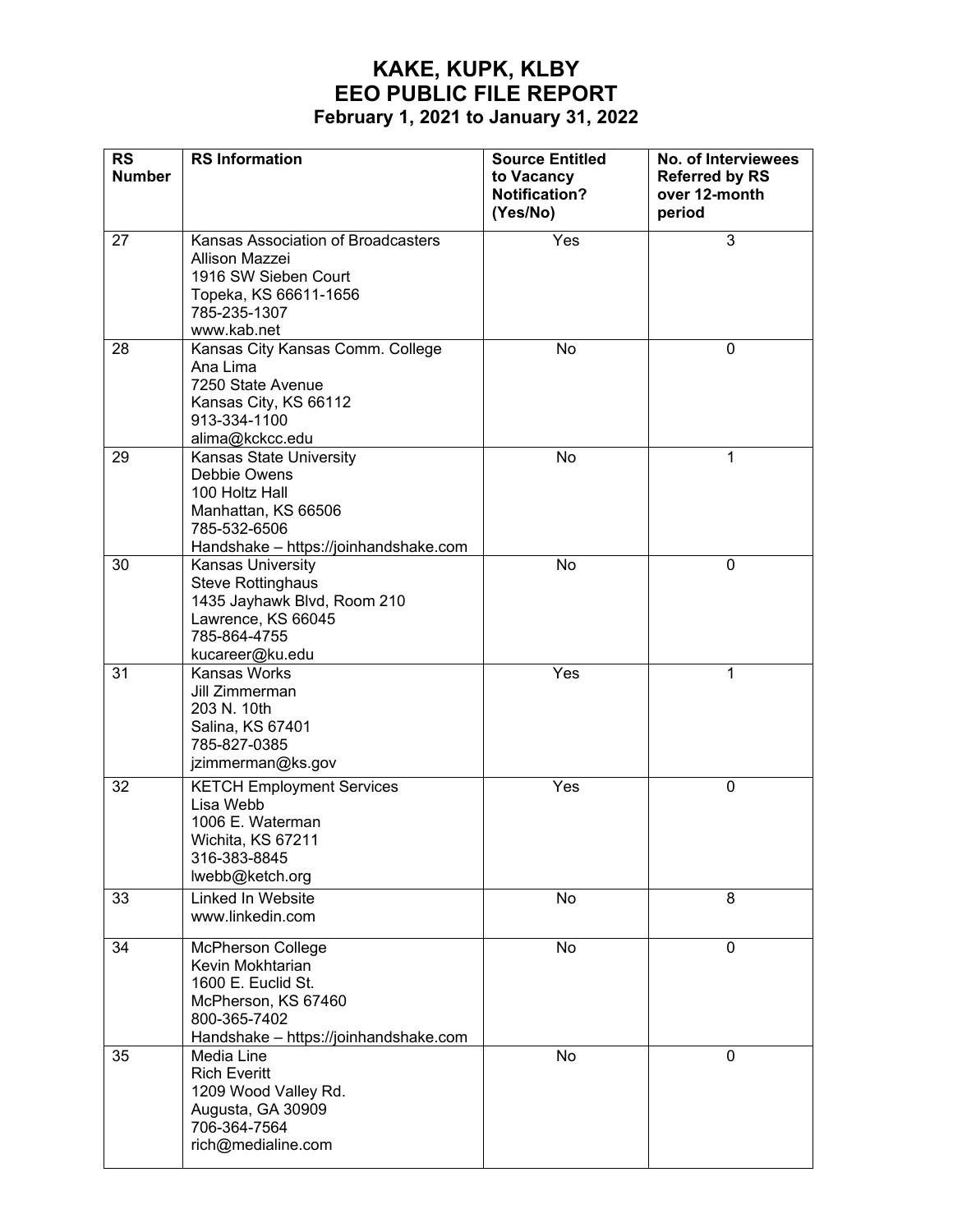| <b>RS</b><br><b>Number</b> | <b>RS Information</b>                                                                                                                                         | <b>Source Entitled</b><br>to Vacancy<br><b>Notification?</b><br>(Yes/No) | No. of Interviewees<br><b>Referred by RS</b><br>over 12-month<br>period |
|----------------------------|---------------------------------------------------------------------------------------------------------------------------------------------------------------|--------------------------------------------------------------------------|-------------------------------------------------------------------------|
| 36                         | Media Recruiter<br><b>Art Scott</b><br>9457 So. University Blvd #303<br>Highlands Ranch, CO 80126<br>303-400-5150<br>www.mediarecruiter.com                   | No<br>(Must Pay for Ad)                                                  | $\mathbf 0$                                                             |
| 37                         | Missouri Western State University<br>Dr. Vincent Bawhay<br>4525 Downs Dr.<br>Saint Joseph, MO 64507<br>816-271-4200<br>Handshake - https://joinhandshake.com  | No                                                                       | 0                                                                       |
| 38                         | National Assoc. of Hispanic Journalists<br>Eric Wee<br>1000 National Press Bldg<br>Washington, DC 20045<br>626-792-3846<br>www.nahjcareers.org                | No<br>(Must Pay for Ad)                                                  | $\mathbf 0$                                                             |
| 39                         | Native American Journalist Association<br><b>Sterling Cosper</b><br>395 W. Lindsey Street<br>Norman, OK 73019<br>405-325-1649<br>https://www.najanewsroom.com | <b>No</b><br>(Must Pay for Ad)                                           | $\mathbf 0$                                                             |
| 40                         | <b>Newman University</b><br><b>Melanie Head</b><br>3100 McCormick Ave.<br>Wichita, KS 67213<br>316-942-4291<br>Handshake - https://joinhandshake.com          | No                                                                       | $\mathbf 0$                                                             |
| 41                         | NLGJA (Assoc. of LGBTQ Journalists)<br><b>Elliot Ayres</b><br>2120 L Street NW, Ste. 850<br>Washington, DC 20009<br>202-887-8209<br>info@nlgja.org            | Yes                                                                      | 0                                                                       |
| 42                         | Northwestern Oklahoma State University<br>Jenny Redinger<br>709 Oklahoma Blvd<br>Alva, OK 73717<br>580-327-8546<br>Handshake - https://joinhandshake.com      | No                                                                       | $\mathbf{0}$                                                            |
| 43                         | <b>Ottawa University</b><br>Joanna Walters<br>1001 S. Cedar, Campus Box 10<br>Ottawa, Ks 66067<br>785-248-2352<br>career@ottawa.edu                           | No                                                                       | $\mathbf 0$                                                             |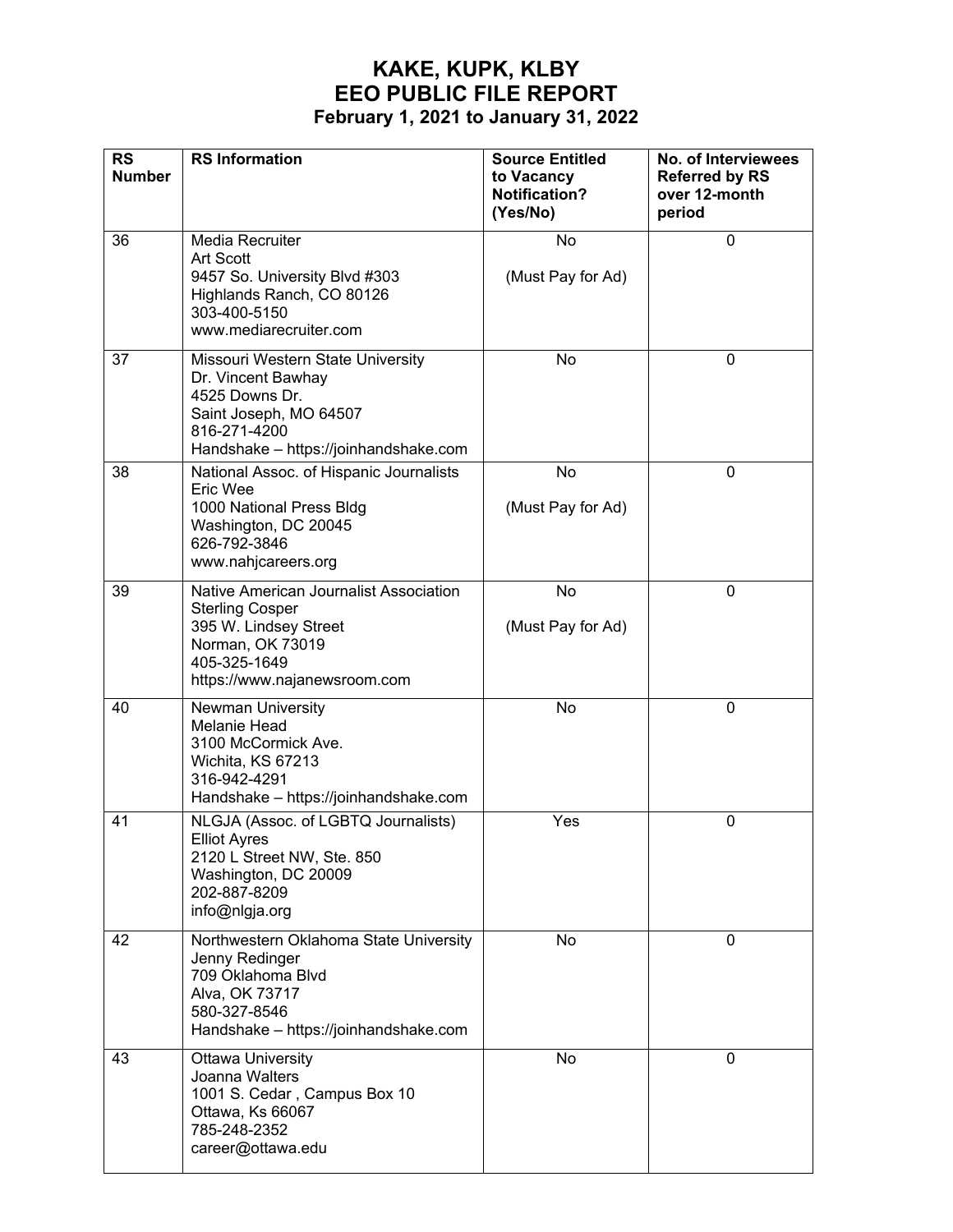| <b>RS</b>     | <b>RS Information</b>                                                                                                                                           | <b>Source Entitled</b>                         | No. of Interviewees                              |
|---------------|-----------------------------------------------------------------------------------------------------------------------------------------------------------------|------------------------------------------------|--------------------------------------------------|
| <b>Number</b> |                                                                                                                                                                 | to Vacancy<br><b>Notification?</b><br>(Yes/No) | <b>Referred by RS</b><br>over 12-month<br>period |
| 44            | <b>Pittsburg State University</b><br>Dr. Troy Comeau<br>1701 S. Broadway<br>Pittsburg, KS 66762<br>620-235-4808<br>Handshake - https://joinhandshake.com        | No                                             | $\mathbf 0$                                      |
| 45            | <b>Rick Gevers &amp; Associates</b><br><b>Rick Gevers</b><br>355 E. Ohio St. #303<br>Indianapolis, IN 46204<br>http://www.rickgevers.com                        | No<br>(Must Pay for Ad)                        | 4                                                |
| 46            | SBE - Society of Broadcast Engineers<br>9102 N. Meridian St., Ste. 150<br>Indianapolis, IN 46260<br>317-846-9000<br>www.sbe.org                                 | No<br>(Must Pay for Ad)                        | $\mathbf 0$                                      |
| 47            | Senior Services/Sr Employment Prog.<br><b>Cherie Wenderott</b><br>200 S. Walnut<br>Wichita, KS 67213<br>316-267-1771<br>cheriew@seniorservicesofwichita.org     | Yes                                            | $\mathbf 0$                                      |
| 48            | <b>SER Corporation</b><br><b>Richard Lopez</b><br>1020 N. Main, Suite B<br>Wichita, KS 67203<br>316-264-5372<br>receptionist@sercorp.com                        | Yes                                            | 0                                                |
| 49            | SMPTE (Society of Motion Picture &<br>TV Engineers)<br>445 Hamilton Ave., Ste. 601<br>White Plains, NY 10601<br>914-761-1100<br>https://careercentral.smpte.org | No<br>(Must Pay for Ad)                        | 0                                                |
| 50            | Southwestern College<br>Alex Munoz<br>100 College Street<br>Winfield, KS 67156-2499<br>620-229-6267<br>Alex.munoz@sckans.edu                                    | No                                             | 0                                                |
| 51            | Spots N Dots<br>Gene McKay<br>1635 Old Highway 41, Ste. 112-338<br>Kennesaw, GA 30152<br>888-884-2630<br>www.spotsndots.com                                     | No<br>(Must Pay for Ad)                        | 0                                                |
| 52            | <b>Sterling College</b><br><b>Career Development</b><br>125 W. Cooper<br>Sterling, KS 67579<br>800-346-1017<br>career@sterling.edu                              | No                                             | $\mathbf 0$                                      |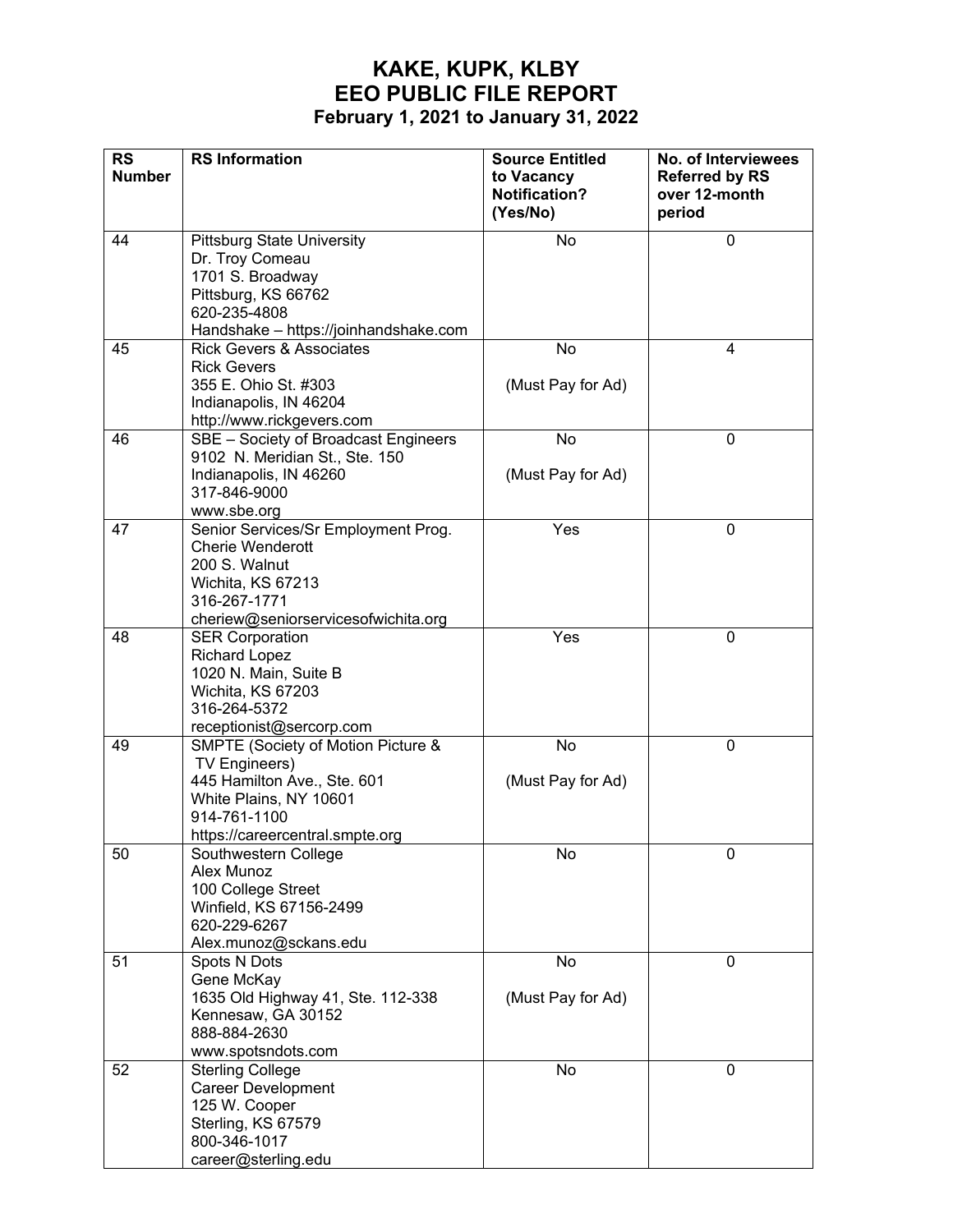| <b>RS</b><br><b>Number</b> | <b>RS</b> Information                                                                                                                                             | <b>Source Entitled</b><br>to Vacancy<br><b>Notification?</b><br>(Yes/No) | No. of Interviewees<br><b>Referred by RS</b><br>over 12-month<br>period |
|----------------------------|-------------------------------------------------------------------------------------------------------------------------------------------------------------------|--------------------------------------------------------------------------|-------------------------------------------------------------------------|
| 53                         | <b>Tabor College</b><br><b>Ruth Funk</b><br>400 S. Jefferson<br>Hillsboro, KS 67063<br>620-947-3121<br>ruthf@tabor.edu                                            | No                                                                       | 0                                                                       |
| 54                         | <b>TVJobs</b><br>Mark C. Holloway<br>P O Box 4116<br>Oceanside, CA 92052<br>760-754-8177<br>www.tvjobs.com                                                        | Yes                                                                      | 3                                                                       |
| 55                         | <b>TV NewsCheck Media</b><br>Paul Greeley<br>24 W. Lancaster Ave., Ste. 205<br>Ardmore, PA 19003<br>484-412-8287<br>https://tvnewscheck.com                       | No<br>(Must Pay for Ad)                                                  | $\overline{2}$                                                          |
| 56                         | TV Technology.com<br>Ross Gager<br>555 11 <sup>th</sup> St. NW, Ste. 600<br>Washington, DC 20004<br>860-615-3983<br>https://jobs.tvtechnology.com                 | No<br>(Must Pay for Ad)                                                  | 0                                                                       |
| 57                         | The Broadcast Image Group<br>Larry Rickel<br>200 E. Grayson St., Ste. 116<br>San Antonio, TX 78215<br>210-828-6664<br>info@broadcastimage.com                     | No<br>(Must Pay for Ad)                                                  | 0                                                                       |
| 58                         | <b>Truman State University</b><br><b>Career Center</b><br>100 E. Normal St.<br>Kirksville, MO 63501<br>660-785-4000<br>careers@truman.edu                         | No                                                                       | 0                                                                       |
| 59                         | University of Central Oklahoma<br><b>Career Development</b><br>100 N. University Dr.<br>Edmond, OK 73034<br>405-974-3346<br>Handshake - https://joinhandshake.com | No                                                                       | 1                                                                       |
| 60                         | <b>Washburn University</b><br>Kent McAnally<br>1700 College<br>Topeka, KS 66621<br>785-670-1450<br>Handshake - https://joinhandshake.com                          | No                                                                       | 0                                                                       |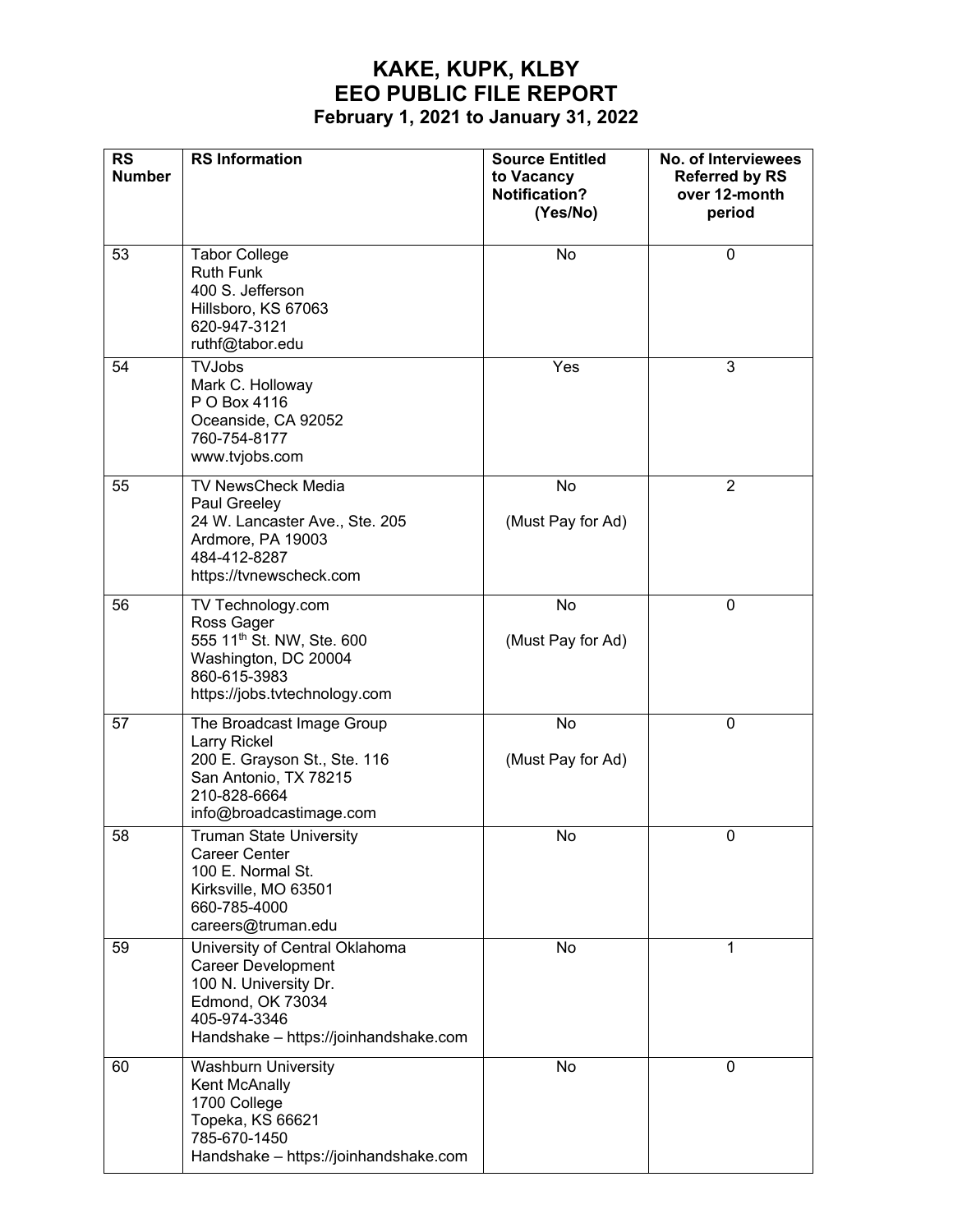| <b>RS</b><br><b>Number</b> | <b>RS</b> Information                                                                                                                                              | <b>Source Entitled</b><br>to Vacancy<br><b>Notification?</b><br>(Yes/No) | No. of Interviewees<br><b>Referred by RS</b><br>over 12-month<br>period |
|----------------------------|--------------------------------------------------------------------------------------------------------------------------------------------------------------------|--------------------------------------------------------------------------|-------------------------------------------------------------------------|
| 61                         | Wichita State University<br>Megan Nold<br>1845 N Fairmount, Campus Box 42<br>Wichita, KS 67260-0042<br>316-978-3688<br>Handshake - https://joinhandshake.com       | Yes                                                                      | $\overline{2}$                                                          |
| 62                         | Wichita Technical Institute<br>Jeff Ranney<br>214 South Brunswick<br>Wichita, KS 67209-2045<br>316-943-2241<br>jranney@wti.edu                                     | No                                                                       | 1                                                                       |
| 63                         | Wichita Workforce Center<br><b>Billy Nguyen</b><br>2021 N. Amidon, Ste. 1100<br>Wichita, KS 67203<br>316-771-6827<br>bnguyen@kansasworks.com                       | Yes                                                                      | $\pmb{0}$                                                               |
| 64                         | <b>WSU Media Resource Center</b><br><b>Greg Matthias</b><br>1845 N Fairmount, Campus Box 57<br>Wichita, KS 67260-0057<br>316-978-7760<br>Greg.matthias@wichita.edu | No                                                                       | $\pmb{0}$                                                               |
| 65                         | <b>WSU Tech</b><br>Megan Madasz<br>301 South Grove<br>Wichita, KS 67211<br>316-677-1876<br>Handshake - https://joinhandshake.com                                   | No                                                                       | $\pmb{0}$                                                               |
| 66                         | YWCA (Wichita Family Crisis Ctr)<br>Anna Maria Fouad<br>1111 N. St. Francis<br>Wichita, KS 67214<br>316-263-7501<br>mainoffice@wichitafamilycrisiscenter.org       | Yes                                                                      | $\pmb{0}$                                                               |
| 67                         | Lockwood Broadcast Group<br><b>Tiffany Humphrey</b><br>3914 Wistar Road<br>Richmond, VA 23228<br>804-672-6565<br>business@lockwoodbroadcst.com                     | No<br>(Source sends<br>postings<br>to other Lockwood<br>stations)        | 1                                                                       |
| 68                         | <b>KAKE Internal Job Posting</b><br>Lori Johnson<br>1500 N. West Street<br>Wichita, KS 67203<br>316-946-1350<br>ljohnson@kake.com                                  | No                                                                       | 4                                                                       |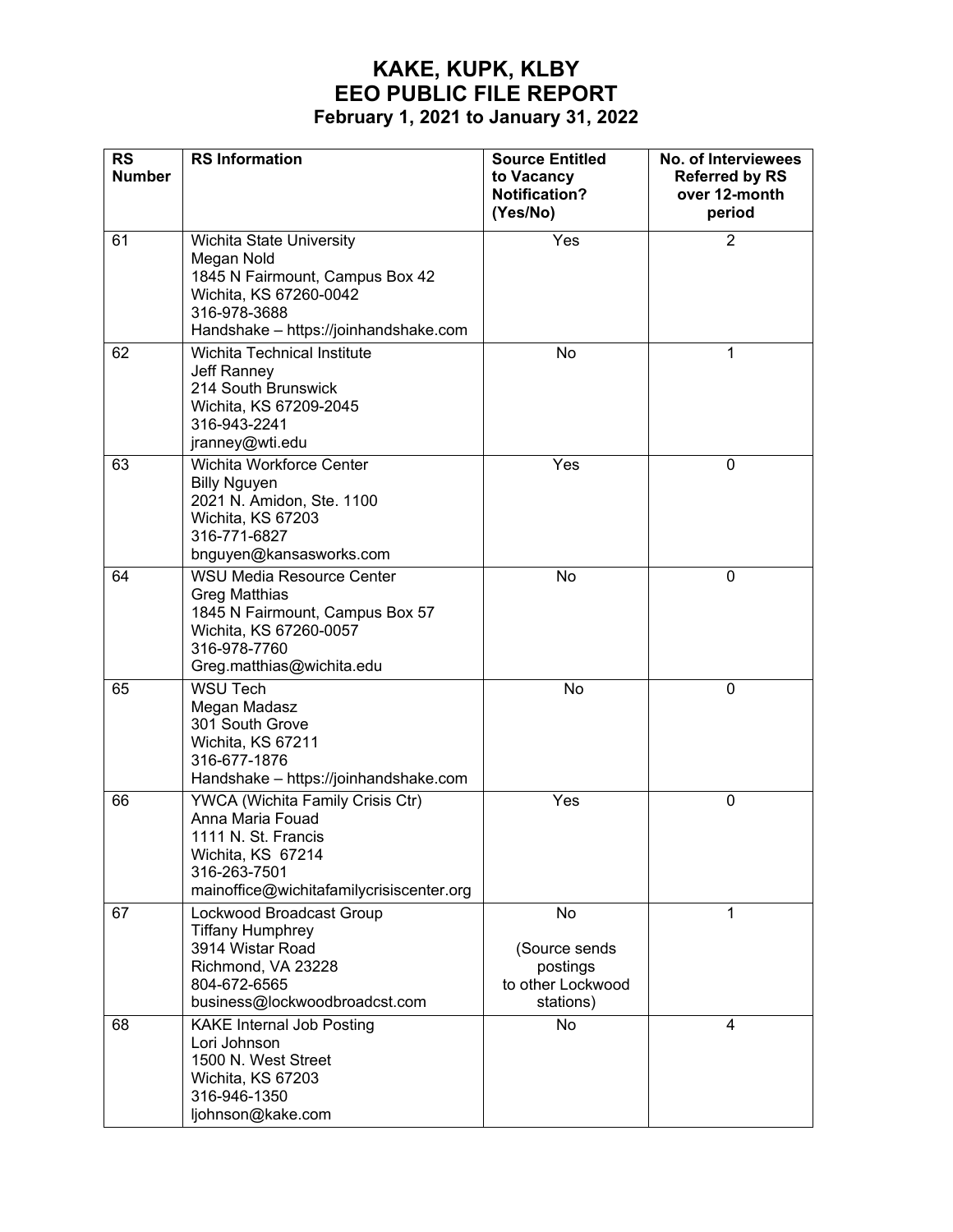| 69 | <b>KAKE Website</b><br><b>Paul Meister</b><br>1500 N. West Street<br>Wichita, KS 67203<br>316-946-1392<br>www.kake.com | No        | 18             |
|----|------------------------------------------------------------------------------------------------------------------------|-----------|----------------|
| 70 | Walk in Applicant                                                                                                      | <b>No</b> | $\mathbf 0$    |
| 71 | Employee Referral                                                                                                      | No        | 20             |
| 72 | Non-employee Referral                                                                                                  | No        | $\overline{4}$ |
| 73 | KAKE-TV on air advertisement                                                                                           | No        | $\mathbf 0$    |

#### **TOTAL INTERVIEWEES OVER 12-MONTH PERIOD: 83**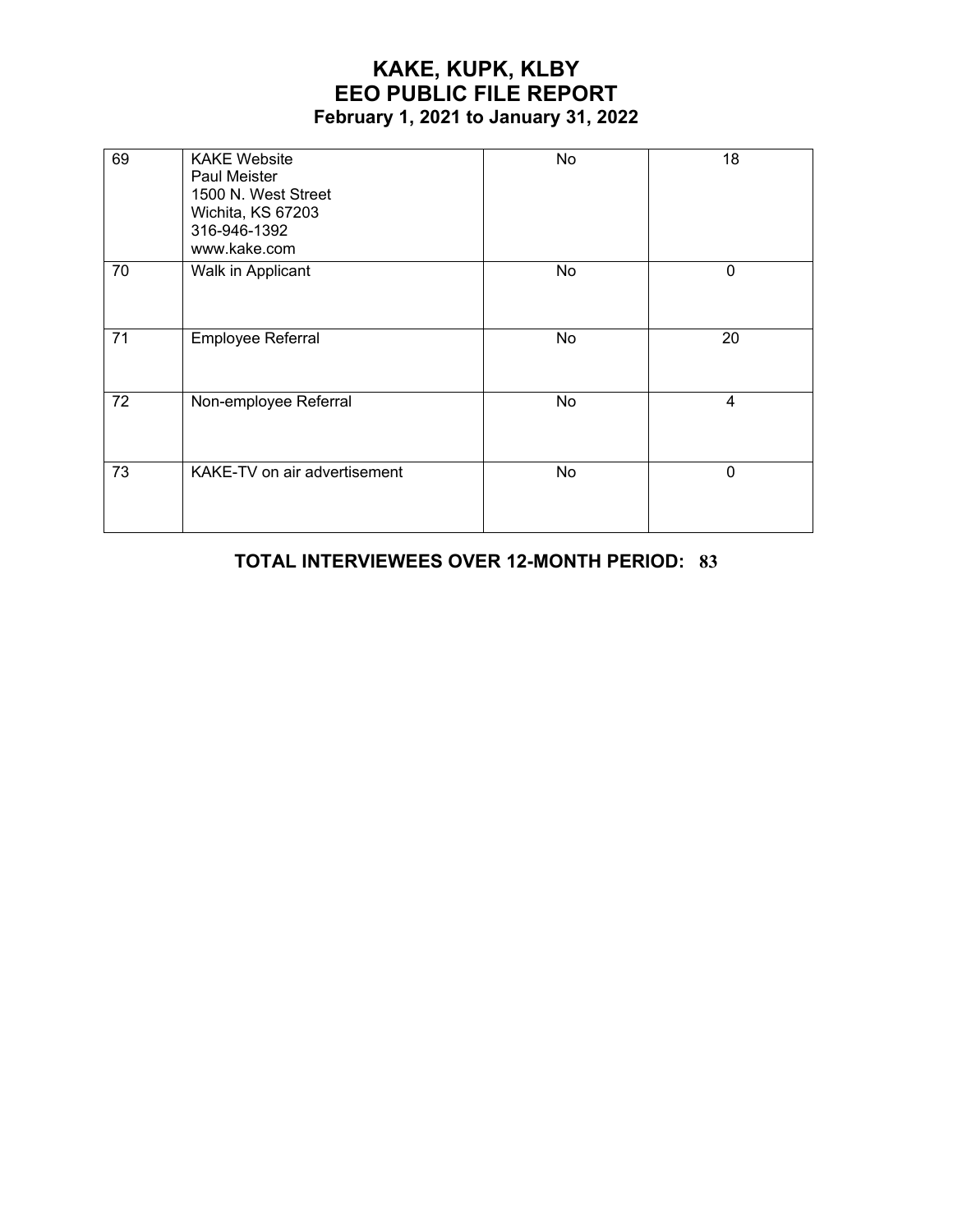# **III. RECRUITMENT INITIATIVES**

| #1             | <b>TYPE OF RECRUITMENT INITIATIVE</b><br>(MENU SELECTION)                                                                              | <b>BRIEF DESCRIPTION OF ACTIVITY</b>                                                                                                                                                                                                                                                                                                                                                                                                                       |
|----------------|----------------------------------------------------------------------------------------------------------------------------------------|------------------------------------------------------------------------------------------------------------------------------------------------------------------------------------------------------------------------------------------------------------------------------------------------------------------------------------------------------------------------------------------------------------------------------------------------------------|
| $\mathbf{1}$   | Establish an internship program designed to assist<br>members of the community in acquiring skills needed<br>for broadcast employment. | KAKE hosted 7 college interns during the reporting period<br>before restricting visitors at the station the latter part of the<br>year due to high numbers of positive cases of the Covid 19<br>virus in Sedgwick County. The students earned academic<br>credit from their school and will use the experience to help<br>them obtain a job in the broadcasting field when they<br>graduate.<br>Interns assigned to the News Department were supervised by |
|                |                                                                                                                                        | Assistant News Director, Dave Grant. We had one intern<br>interested in Promotions who was under the supervision of<br>our Creative Services Director, Aaron Lair. The interns'<br>duties included observing various day-to-day activities of the<br>reporters, news producers, photojournalists, and promotion<br>producers. The interns spent approximately 15 hours a week<br>for one semester in their interested field of study.                      |
|                |                                                                                                                                        | This year's interns were represented by the following schools:<br>University of Kansas (2)<br>Institute of American Indian Arts<br><b>Baker University</b><br>Wichita State University<br>Kansas Wesleyan University<br>University of St. Andrews                                                                                                                                                                                                          |
| $\overline{c}$ | Participate in events sponsored by community groups<br>interested in broadcast employment issues.                                      | KAKE participated in five school-related and community<br>events for individuals interested in the broadcasting field:                                                                                                                                                                                                                                                                                                                                     |
|                |                                                                                                                                        | 1 - February 5, 2021 - KAKE Senior Reporter, Pilar Pedraza,<br>did a virtual Zoom presentation to two classes at Central<br>Christian Academy. Pilar was the sole guest speaker for a 7 <sup>th</sup> -<br>8 <sup>th</sup> grade class and a high school speech class to talk about her<br>job at KAKE and answer questions about broadcast<br>journalism careers.                                                                                         |
|                |                                                                                                                                        | 2 – March 15, 2021 – KAKE Assistant News Director, Dave<br>Grant, participated in a virtual Zoom presentation for Wichita<br>State University's Elliott School of Communications. Dave<br>discussed the Producer role at KAKE and talked about what<br>skills the station looks for in a young producer who wants to<br>get a job in the broadcast field.                                                                                                  |
|                |                                                                                                                                        | 3 – June 4, 2021 – KAKE Senior Reporter, Pilar Pedraza, did<br>a Zoom presentation for two English classes at Excel<br>Academy of South Shore. Pilar was the sole presenter and<br>talked about her role and responsibilities at KAKE and<br>answered student questions on journalism as a final on their<br>journalism unit.                                                                                                                              |
|                |                                                                                                                                        | 4 – June 16, 2021 – KAKE Senior Reporter, Pilar Pedraza,<br>participated in a Zoom seminar for the IRE 2021 Conference<br>on news broadcasting and the pandemic. Pilar was one of five<br>panelists and her specialization for the seminar was on                                                                                                                                                                                                          |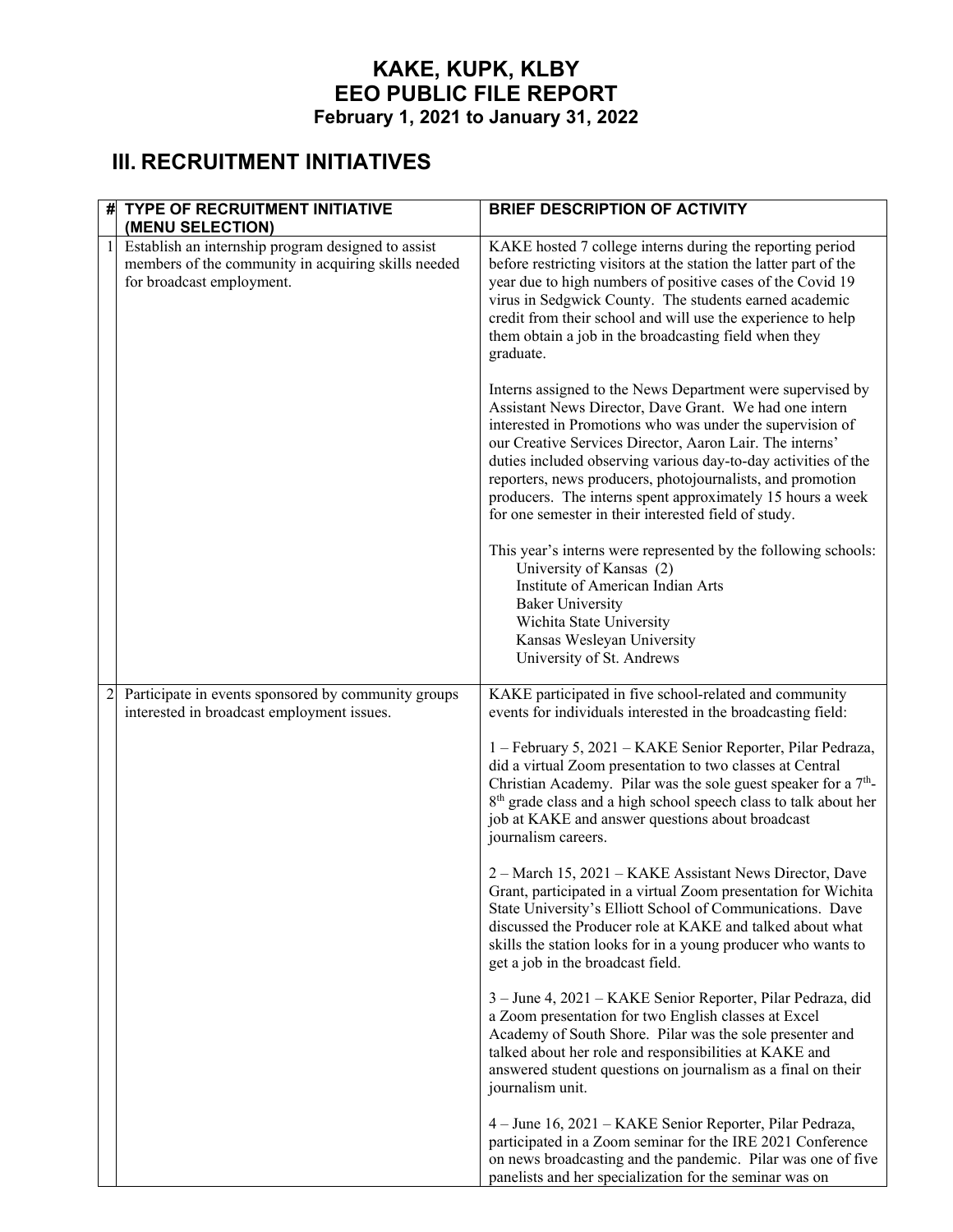|                |                                                                                                                                                     | political reporting. She shared her experiences and reporting<br>tips, and attendees were given the chance to ask questions<br>about her experiences and role at KAKE after her<br>presentation.<br>5 - August 24, 2021 - KAKE Sports Director, Chris Lilly,<br>was a guest speaker at Emporia State University's GOALS<br>class. Chris talked a group of student athletes and shared how<br>the media / student athlete relationship works and discussed<br>job opportunities in the area of sports that are available in the<br>broadcasting industry.                                                                                                                                                                                                                                                                                                                                                                                                                                                                                                                                                                                                                                                                                                                                                            |
|----------------|-----------------------------------------------------------------------------------------------------------------------------------------------------|---------------------------------------------------------------------------------------------------------------------------------------------------------------------------------------------------------------------------------------------------------------------------------------------------------------------------------------------------------------------------------------------------------------------------------------------------------------------------------------------------------------------------------------------------------------------------------------------------------------------------------------------------------------------------------------------------------------------------------------------------------------------------------------------------------------------------------------------------------------------------------------------------------------------------------------------------------------------------------------------------------------------------------------------------------------------------------------------------------------------------------------------------------------------------------------------------------------------------------------------------------------------------------------------------------------------|
| 3 <sup>1</sup> | Participate in job fairs                                                                                                                            | KAKE personnel participated in two Job Fair during the<br>reporting period:<br>1 – March 4, 2021 - KAKE Assistant News Director, Dave<br>Grant, participated in the 2021 Spring Journalism Virtual<br>Career Fair for The University of Kansas. Students signed up<br>for times to do virtual visits to learn about job opportunities<br>and internships available at KAKE. Dave also gave advice on<br>degrees to pursue for a career in broadcasting and offered<br>suggestions on improving their work reel for interviews.                                                                                                                                                                                                                                                                                                                                                                                                                                                                                                                                                                                                                                                                                                                                                                                      |
| 4              | Participate in events or programs sponsored by<br>educational institutions relating to careers in<br>broadcasting.                                  | KAKE hosted two students from area high school and<br>colleges for a Job Shadow Day. The students were able to<br>watch employees at KAKE as they performed their day-to-<br>day duties.<br>1 - June 1, 2021 - A student from Kansas Wesleyan College<br>who is studying journalism did a job shadow day in the<br>KAKE newsroom. The student shadowed Multi-Media<br>Journalist, Jackson Overstreet, as he did interviews and wrote<br>news stories to air in newscasts later in the day.<br>2 – July 9, 2021 – A senior from Maize South High School<br>did a job shadow at KAKE to learn about job opportunities at<br>a television station. The student shadowed<br>Reporter/Producer, John Hayes, as he shot video and did<br>interviews for a story on 4H participants returning to their<br>county fair after the pandemic.<br>3 - April 8, 2021 - KAKE Anchor, Deb Farris, was one of the<br>featured panelists for the Kansas Association of Broadcasters'<br>Virtual Student Seminar and round table event. Students<br>participating in the seminar could ask questions of the<br>featured panel of Kansas' top broadcasters during the live<br>Q&A session. At the round table event, students could talk<br>specifically with each broadcaster about their areas of interest<br>and job opportunities. |
| $\mathfrak{S}$ | Participation in training programs designed to enable<br>station personnel to acquire skills that could qualify<br>them for higher level positions. | KAKE Management and staff participated in four training<br>sessions to expand their working knowledge of the industry as<br>well as their growth potential in the company:<br>1 - March 24, 2021 - Webinar presented by Corey Elliott                                                                                                                                                                                                                                                                                                                                                                                                                                                                                                                                                                                                                                                                                                                                                                                                                                                                                                                                                                                                                                                                               |